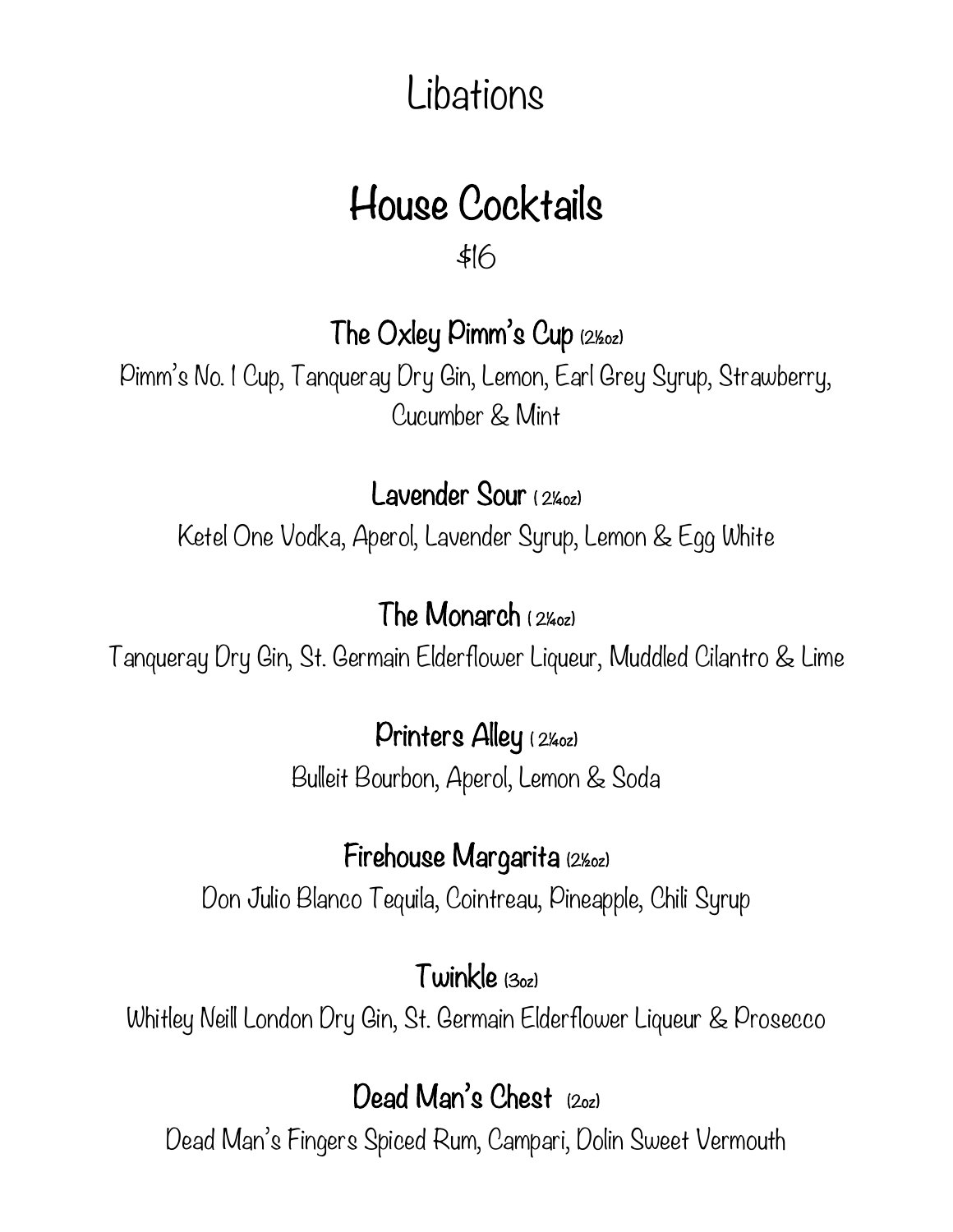# The Oxley Gin & Tonics

\$15 (1½oz)

#### The Whitley

Whitley Neill London Dry Gin, Fever Tree Tonic, Grapefruit & Mint

#### The "Ten"

Tanqueray No. Ten Gin, Fever Tree Tonic Lemon & Thyme

#### The Georgian

Georgian Bay Gin, Fever Tree Tonic, Grapefruit & Pink Peppercorn

#### The Citadelle

Citadelle Gin, Fever Tree Tonic, Lemon & Rosemary

#### The Brokers

Broker's Premium London Dry Gin, Fever Tree Tonic, Lemon & Lavender

"I drink to make other people more interesting." ― Ernest Hemingway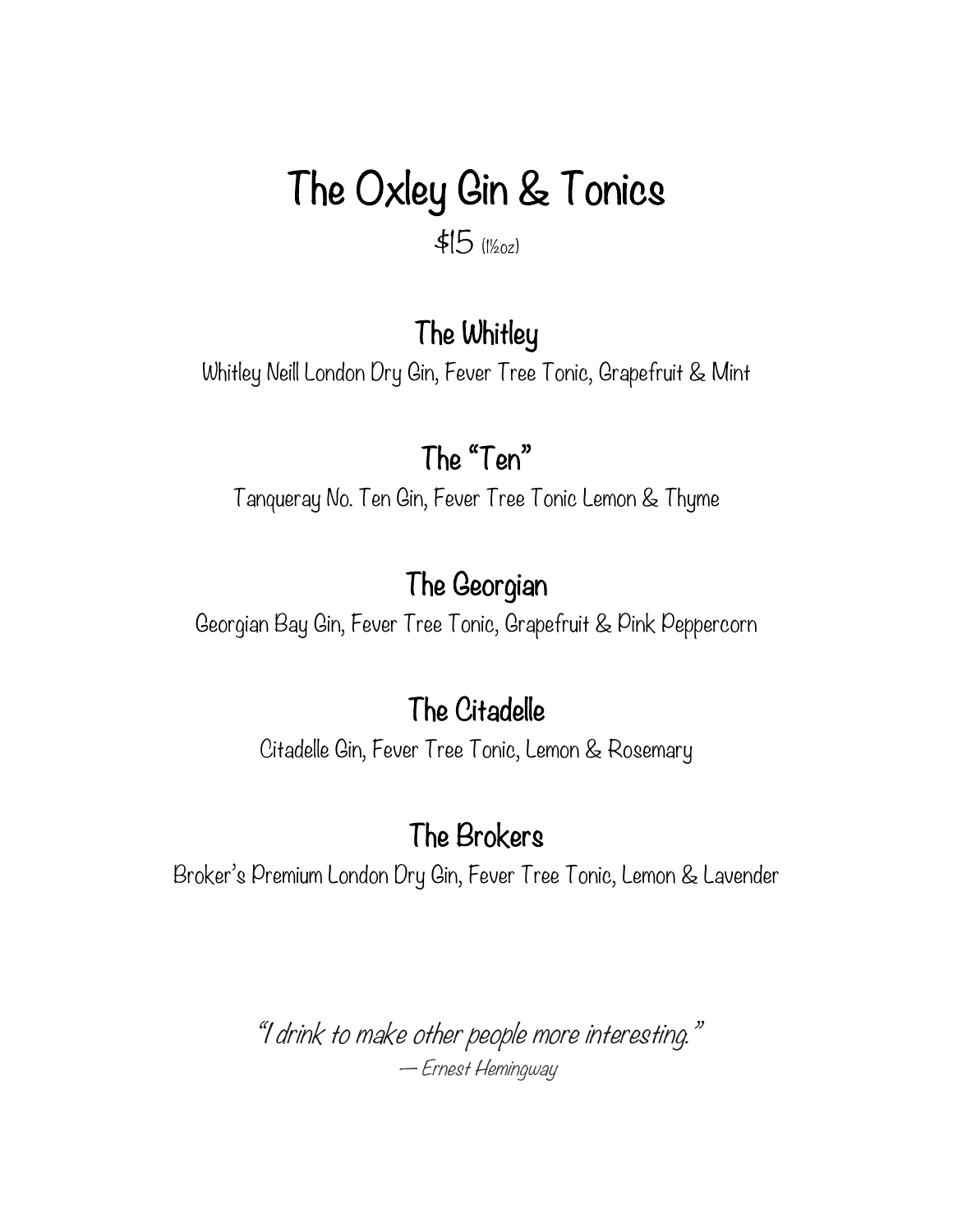# **Draughts**

British Imperial 20oz Pint | 8.95

Lager | Innis & Gunn

Amber Lager | Woodhouse Brewing Co.

Blonde Lager 3Speed | Amsterdam Brewery

IPA HAZE | Mascot Brewery

Stout Black Katt | Durham Brewing Company

ESB | Durham Brewing Company

Rotating Sour | Black Lab Brewing (16oz)

Cider | Thornbury Craft Co..

Rotating Traditional Cask Ale

## Bottles & Cans

Pilsner Mascot Pilly (473ml) | 9 Queen of Wheat Spearhead Brewing Company (473ml) | 9 Porter Oast House (473ml) | 9 Lager Daura Damm (330ml) | 8 Scotch Ale Innis & Gunn (330ml) | 9 Cider Hallets (500ml) | 17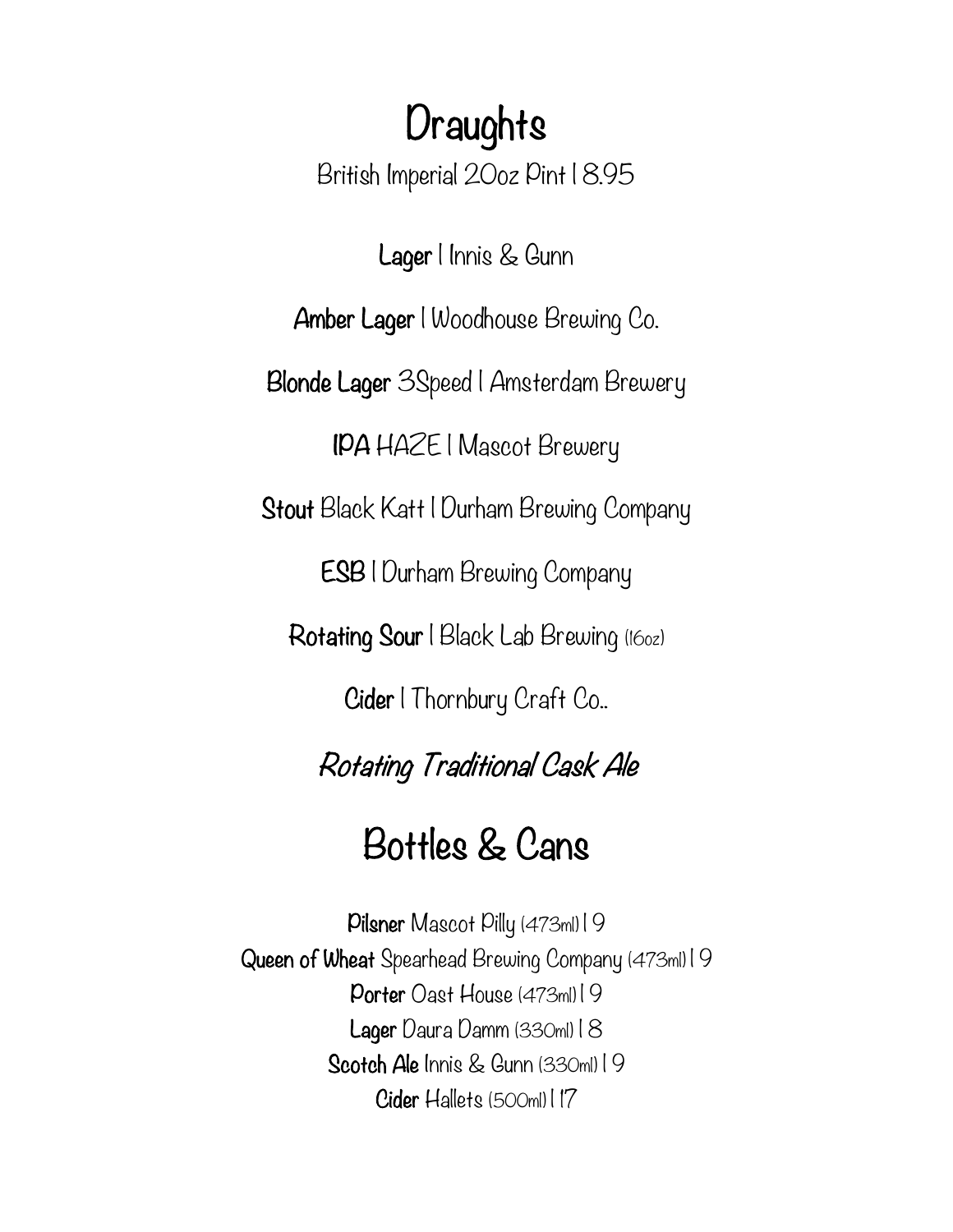# Wines by the Glass 50z | Btl

| NV Cremant Blanc de Blanc, Domain Baud I Jura, FR                         | 17178 |
|---------------------------------------------------------------------------|-------|
| 2020 Vin Gris Rosé, 13 <sup>th</sup> Street   Niagara Peninsula, ONT      | 13159 |
| 2020 Rosé Côtes du Rhône, Montirius "La Muse Papilles'   Rhône Valley, FR | 18187 |
| 2020 Sauvignon Blanc, Jean-Yves Bretaudeau I Loire Valley, FR             | 13154 |
| 2019 Chardonnay, Tawse I Niagara Peninsula, ONT                           | 14162 |
| 2020 Alvarinho, Camaleao I Vinho Verde, PT                                | 14162 |
| 2019 Chenin Blanc, Pearce-Predhomme   Stellenbosch, SA                    | 15167 |
| 2020 Soave 'Otto', Cantina Pra I Veneto, IT                               | 16175 |
| 2020 IGT Toscana 'Santa Cristina', Antinori I Tuscany, IT                 | 14162 |
| 2020 Côtes du Rhône, Domaine du Seminaire   Rhône Valley, FR              | 15169 |
| 2019 Cabernet Sauvignon 'Small Lot' Parducci   Mendocino, USA             | 15169 |
| 2019 Bourgogne Pinot Noir, Vignerons de Bel-Air I Burgundy, FR            | 17179 |
| 2011 Saint-Émilion, Château Moulin Noir I Bordeaux, FR                    | 18187 |

## Wine List

| Sparkling Wine                                           | Błl |
|----------------------------------------------------------|-----|
| NV Cremant Blanc de Blanc, Domain Baud I Jura, FR        | 78  |
| 2013 Natur 'Zero Dosage' Hidden Bench   Beamsville, ONT  | 98  |
| NV Grand Rosé Brut, Paul Bara I Champagne, FR (375ml)    | 110 |
| NV Brut Taittinger I Champagne, FR                       | 165 |
| NV Brut 'Collection 242', Louis Roederer I Champagne, FR | 180 |
| NV Grand Rosé Brut 'Bouzy', Paul Bara I Champagne, FR    | 220 |
| NV Brut Cuvée Rose, Laurent-Pierre   Champagne, FR       | 265 |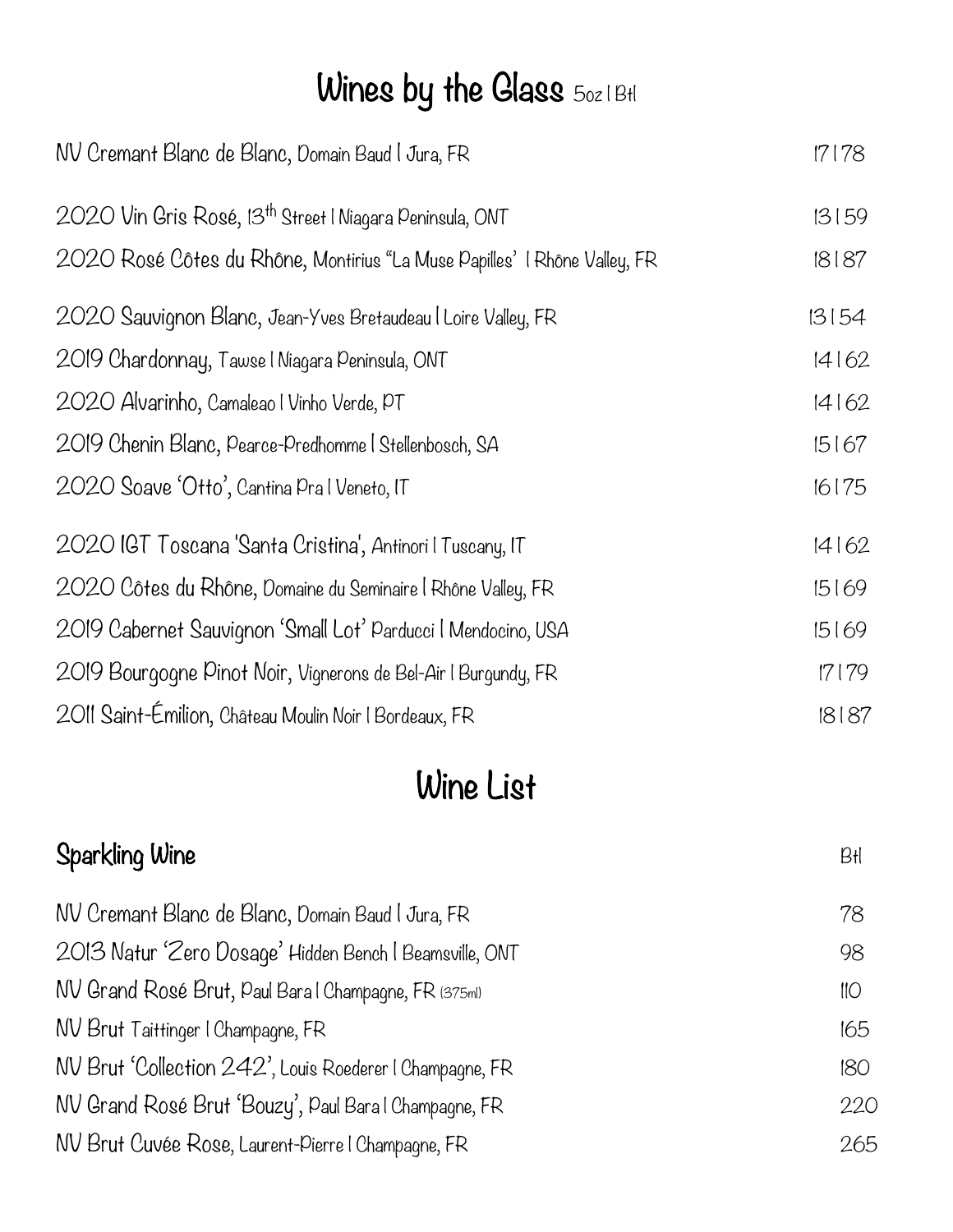| White & Rosé Wine                                                         | Błl |
|---------------------------------------------------------------------------|-----|
| 2018 Riesling 'Dolomite' Cave Spring   Beamsville Bench, CAN              | 52  |
| 2020 Pinot Grigio 'La Lot', Peter Zemmer I Alto Adige, IT                 | 52  |
| 2020 Sauvignon Blanc, Jean-Yves Bretaudeau I Loire Valley, FR             | 54  |
| 2019 Chardonnay, Tawse   Niagara Peninsula, ONT                           | 59  |
| 2020 Alvarinho, Camaleao I Vinho Verde, PT                                | 59  |
| 2020 Vin Gris Rosé, 13 <sup>th</sup> Street   Niagara Peninsula, ONT      | 59  |
| 2019 Pecorino 'Tara', Tenuta Cocci Grifoni I Umbria, IT                   | 62  |
| 2020 Sauvignon Blanc, Loveblock   Marlborough, NZ                         | 62  |
| 2019 Chenin Blanc, Pearce-Predhomme   Stellenbosch, SA                    | 67  |
| 2020 Muscadet Sèvre et Maine, Bonnet-Huteau I Loire Valley, FR            | 68  |
| 2018 Langhe Arneis, Alessandro Rivetto   Piedmont, IT                     | 69  |
| 2020 Soave 'Otto', Cantina Pra I Veneto, IT                               | 75  |
| 2019 Riesling 'Furth', Malat I Kremstal, AT                               | 80  |
| 2020 Rosé Côtes du Rhône, Montirius "La Muse Papilles'   Rhône Valley, FR | 87  |
| 2020 Chablis Domaine des Hâtes, I Burgundy, FR                            | 98  |
| 2020 Grüner Veltliner 'Am Berg', Weingut Bernard Ott I Wagram, AT         | 96  |
| 2019 Sancerre, 'La Chatellenie' Joseph Mellot I Loire Valley, FR          | 98  |
| 2018 Saint Aubin, Domaine Sylvain Langoureau, Côte d'Or, FR               | 120 |
| 2018 Chablis Ier Cru Forchaume, Louis Jadot I Burgundy, FR                | 140 |
| 2018 Chardonnay, Flowers Vineyards, Sonoma Coast, USA                     | 145 |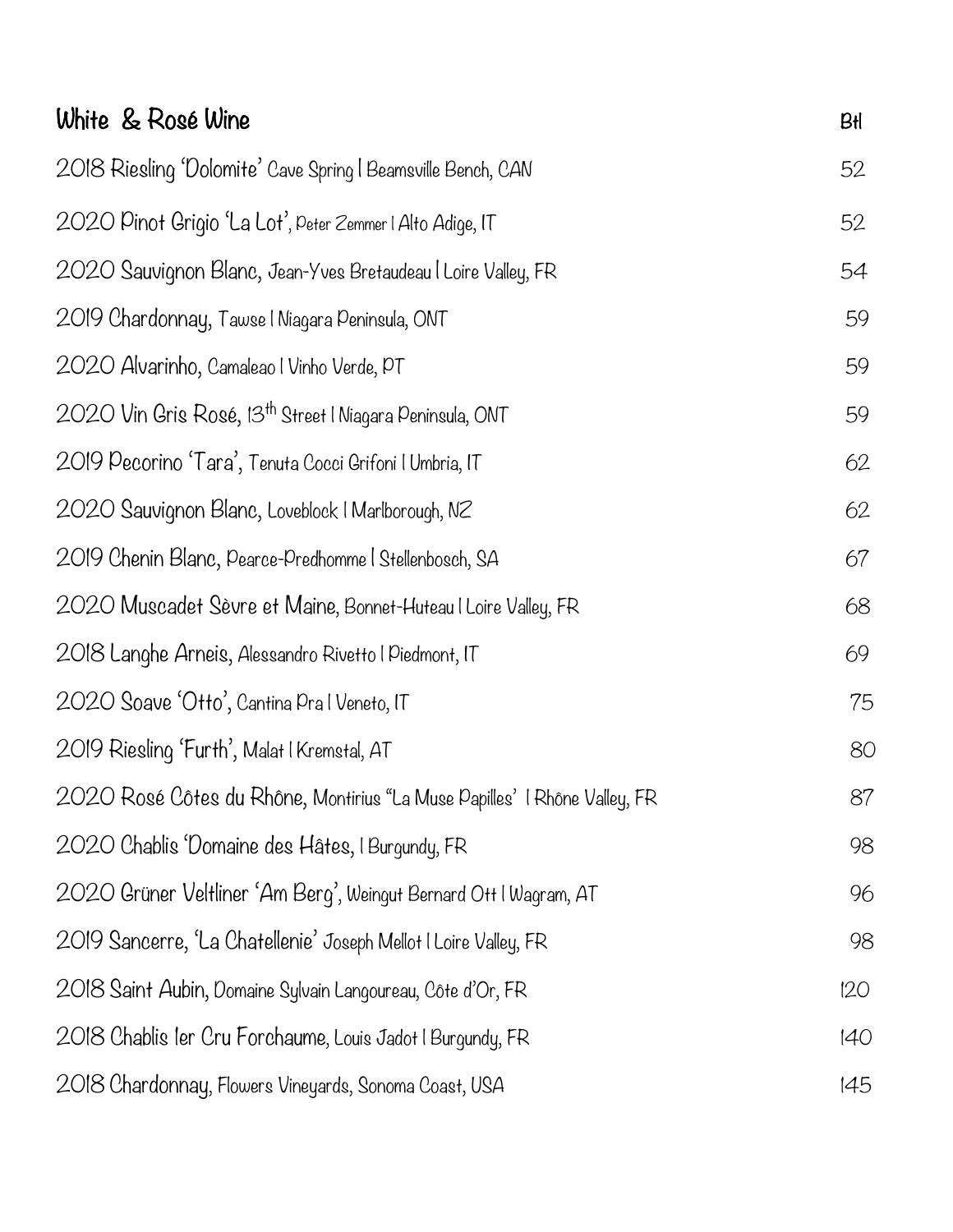# Red Wine Btl 2018 Malbec 'Estiba I', Bodegas Esmerelda | Mendoza, AR 59 2018 Tempranillo 'El Pedal', Hermanos Hernaiz | Rioja, Spain 62 2020 Côtes du Rhône, Domaine du Seminaire | Rhône Valley, FR 69 2019 Cabernet Sauvignon 'Small Lot' Parducci | Mendocino, USA 69 2019 Montepulciano d'Abruzzo, Jasci | Abruzzo, IT 69 2020 Champs Pentus, Frédéric Brouca | Languedoc-Roussillon, FR 75 2019 Bourgogne Pinot Noir, Vignerons de Bel-Air | Burgundy, FR 79 2011 Saint-Émilion, Château Moulin Noir | Bordeaux, FR 87 2019 Barbera d'Asti 'Tre Vigne', Vietti | Piedmont, IT 89 2017 Syrah, Domaine Benoît Roseau | Northern Rhône, FR 90 2019 Pinot Noir, Pearce Predhomme | Willamette Valley, USA 95 2017 'Hochar', Château Musar | Bekaa Valley, LB 95 2018 Cabernet Sauvignon 'Postmark', Duckhorn | Paso Robles, USA 105 2016 Santenay 1er Cru, Domaine Prieur-Brunet | Burgundy, FR 129 2018 Cabernet Sauvignon, Truchard | Carneros, Napa Valley, USA 135 2010 Château Moulin Pey-Labrie | Canon-Fronsac, Bordeaux 148 2016 Barolo, Prunotto | Piedmont, IT 165 2017 Syrah, Arnot-Roberts, Sonoma Coast, USA 168 2015 Pommard 'En Chiveau', Buisson-Charles | Burgundy, FR 192 2015 Zinfandel, Limerick Lane Vineyard, Matthiasson, Napa Valley, USA 195 2017 Hermitage 'Farconnet', JL Chave Sélection | Rhône Valley, FR 205 2017 Cabernet Sauvignon, Neal Family Vineyards | Napa Valley, USA 250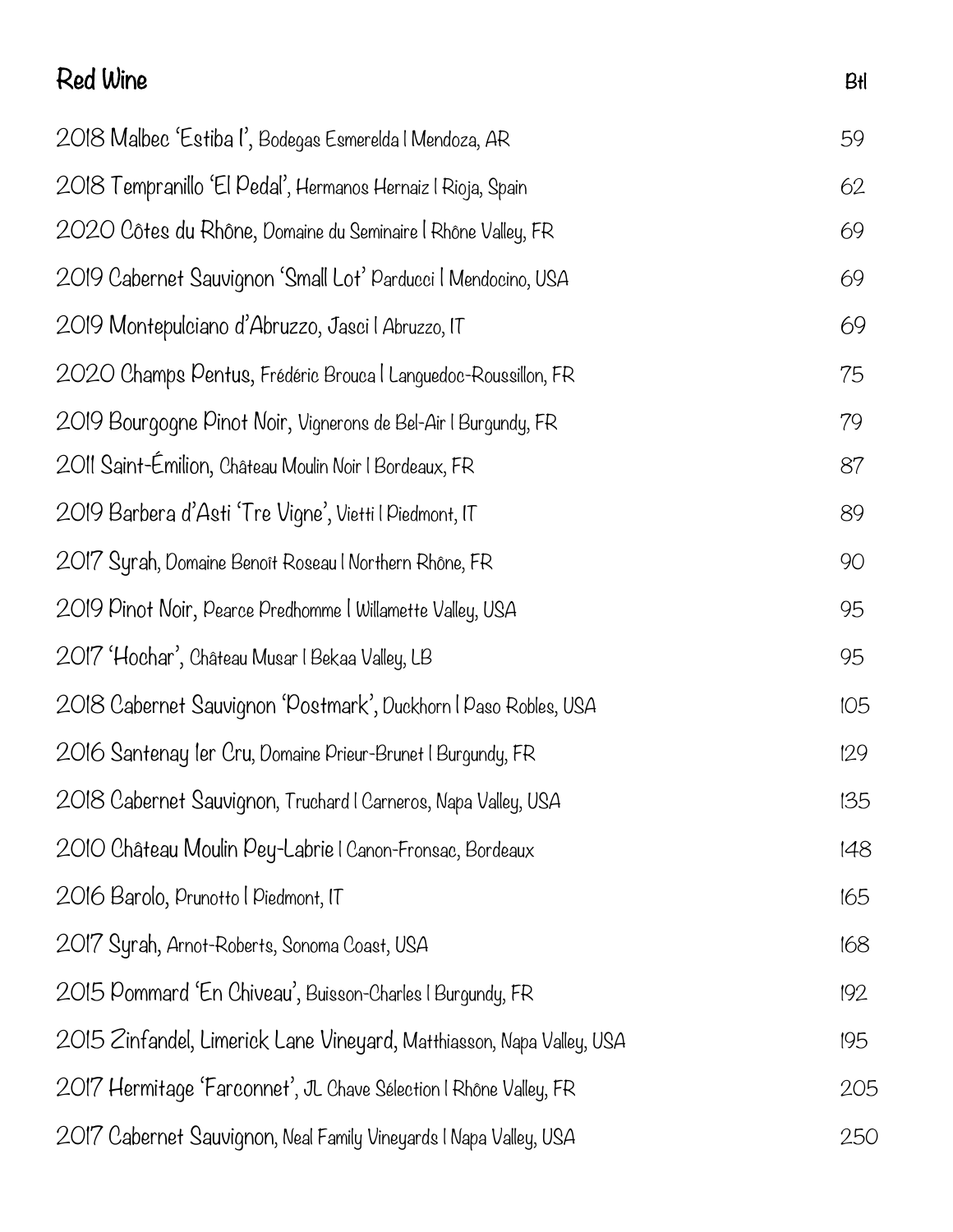# Premium Spirits List

#### **Scotch**

## Islay | Smokey, Spicy & Bold (1.5oz)

12 year Bowmore | 16 10 year Laphroaig. | 20 10 year Bruichladdich | 16 10 year Ardbeg | 22 12 year Bunnahabain Ceobanach | 22 16 Lagavulin | 30 Laphroaig ¼ Cask 1 22 Ardbeg Coryvreckan 1 37

### Highland I Honey & Heather (1.5oz)

14 year Oban | 28 12 year Old Pulteney. | 22 10 year Talisker. | 22 12 year Tomatin. | 16 Glen Garioch Founder's Reserve. | 16 10 year Glenmorangie Original | 18 12 year Highland Park | 18 15 year Dalwhinnie | 20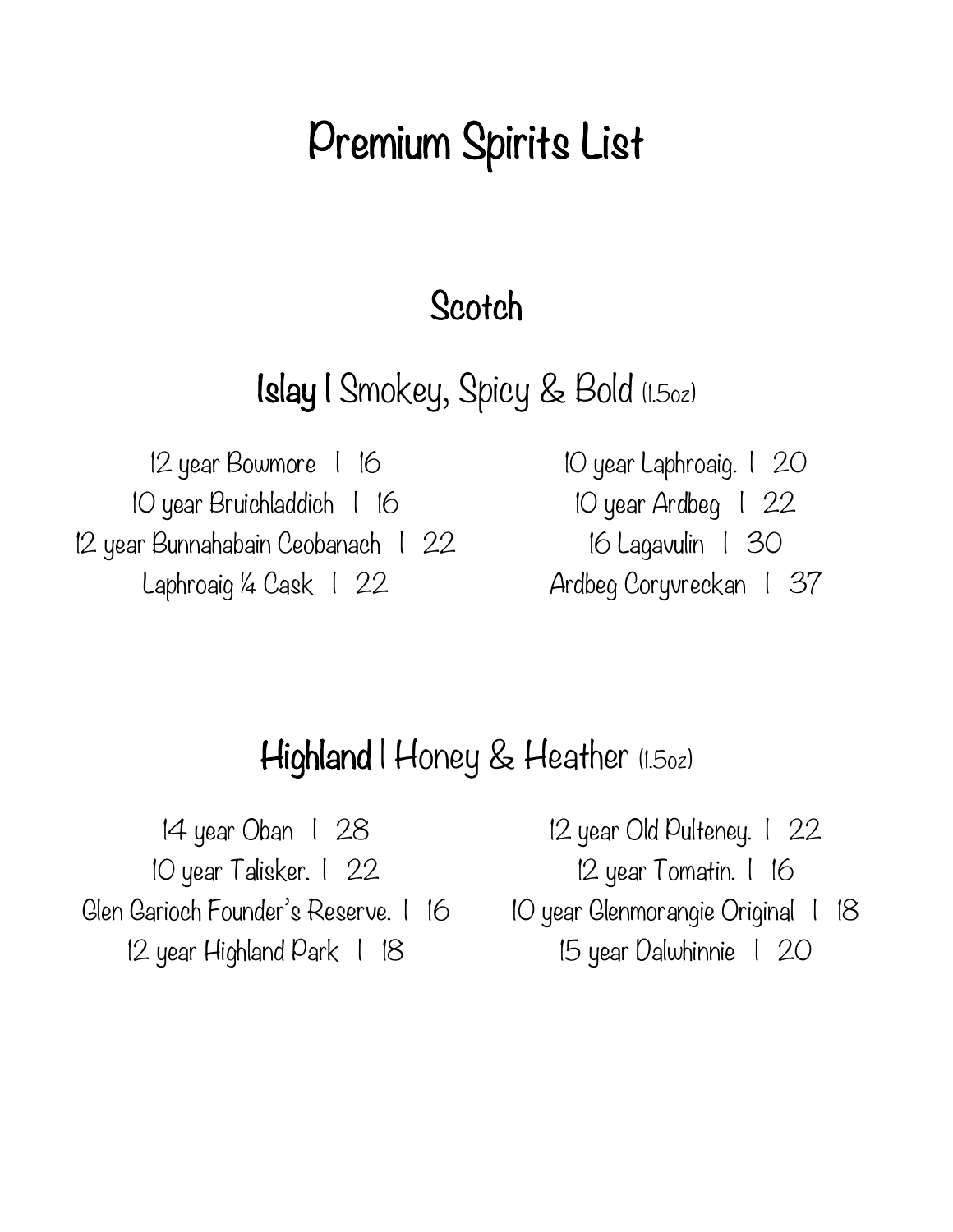Lowland | Soft, Subtle & Grassy (1.5oz)

12 year Auchentoshan | 16 12 year Glenkinchie | 22

## Speyside | Fruity & Mellow (1.502)

Glenlivet 12 year. | 16 AncNoc Peated Series. | 18 Glenlivet 18 year. 1 28 12 year The Singleton 116 12 year Aultmore. | 18 18 year The Deveron. | 28 Glenrothes Select Reserve. | 16

Aberlour 12. I 15 Balvenie Doublewood 12 year 1 22

12 year Glenfiddich | 16 Balvenie Singlewood 12 year | 28

Glenfiddich Project XX. 1 22 14 year Balvenie Caribbean Cask. 126

### World Whiskeys (1.5oz)

Amrut Fusion I. 21 Suntory Toki. 1 16

### Blended Scotch (1.5oz)

Johnnie Walker Black Label. | 16 12 year Chivas Regal. | 14 Monkey Shoulder Batch 27 | 18 Tè Bheag | 14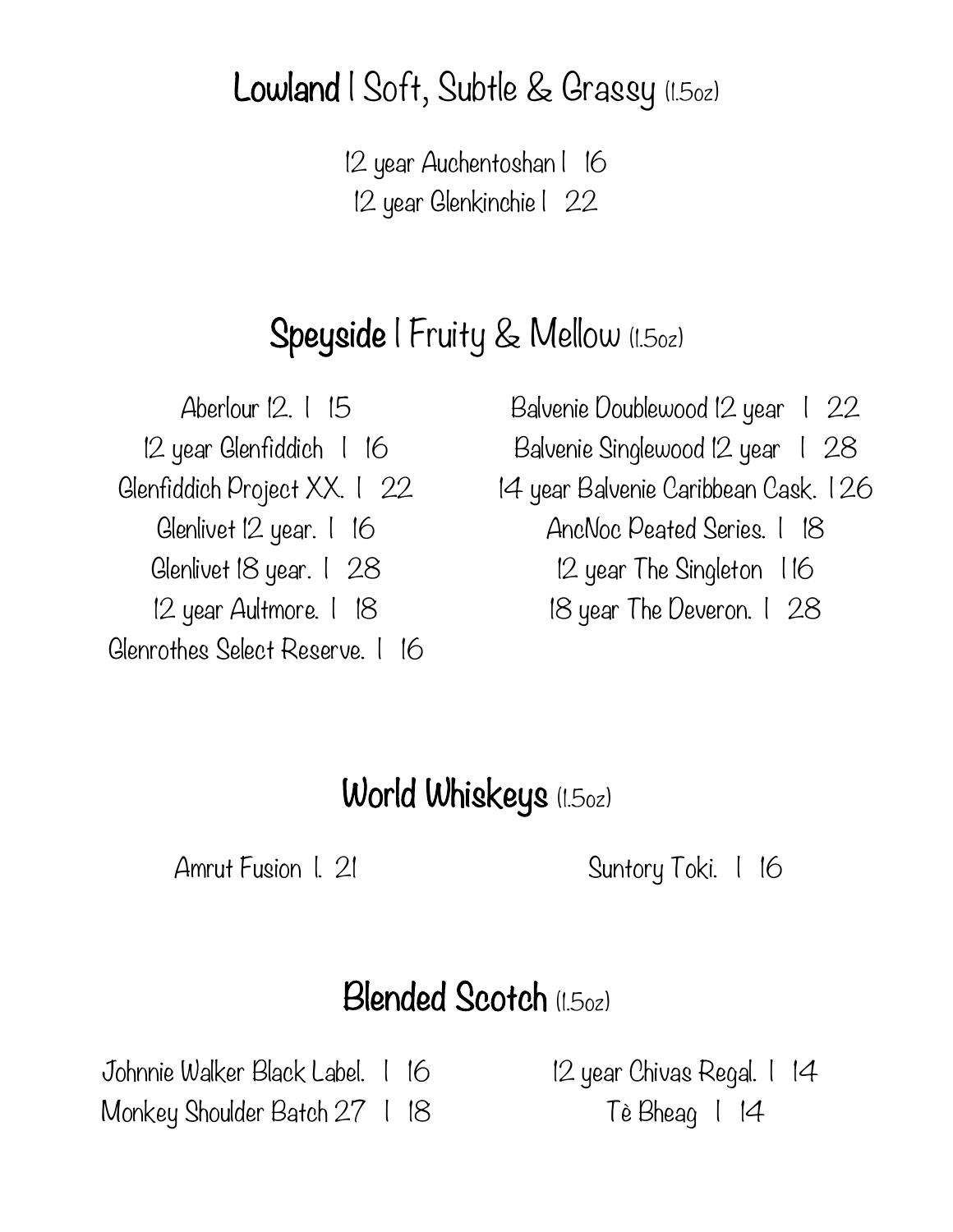### Bourbons (loz)

Bulleit Bourbon | 8 Buffalo Trace | 10 Rebel Yell | 10 Maker's Mark | 10 Four Rose's Single Batch | 11 Woodford Reserve | 11 Knob Creek | 11 Eagle Rare | 14 Basil Hayden | 12 Bakers Bourbon | 14

### Canadian and Rye Whiskeys (1oz)

Crown Royal Northern Harvest | 8 Bulleit Rye | 10

Sazerac Rye | 12 Rittenhouse Straight Rye | 11

#### Irish Whiskeys (1.5oz)

Green Spot | 22 Writer's Tears | 16 12 year Red Breast Pot Still | 20

Tullamore Dew | 12 Glendalough Double Barrel | 14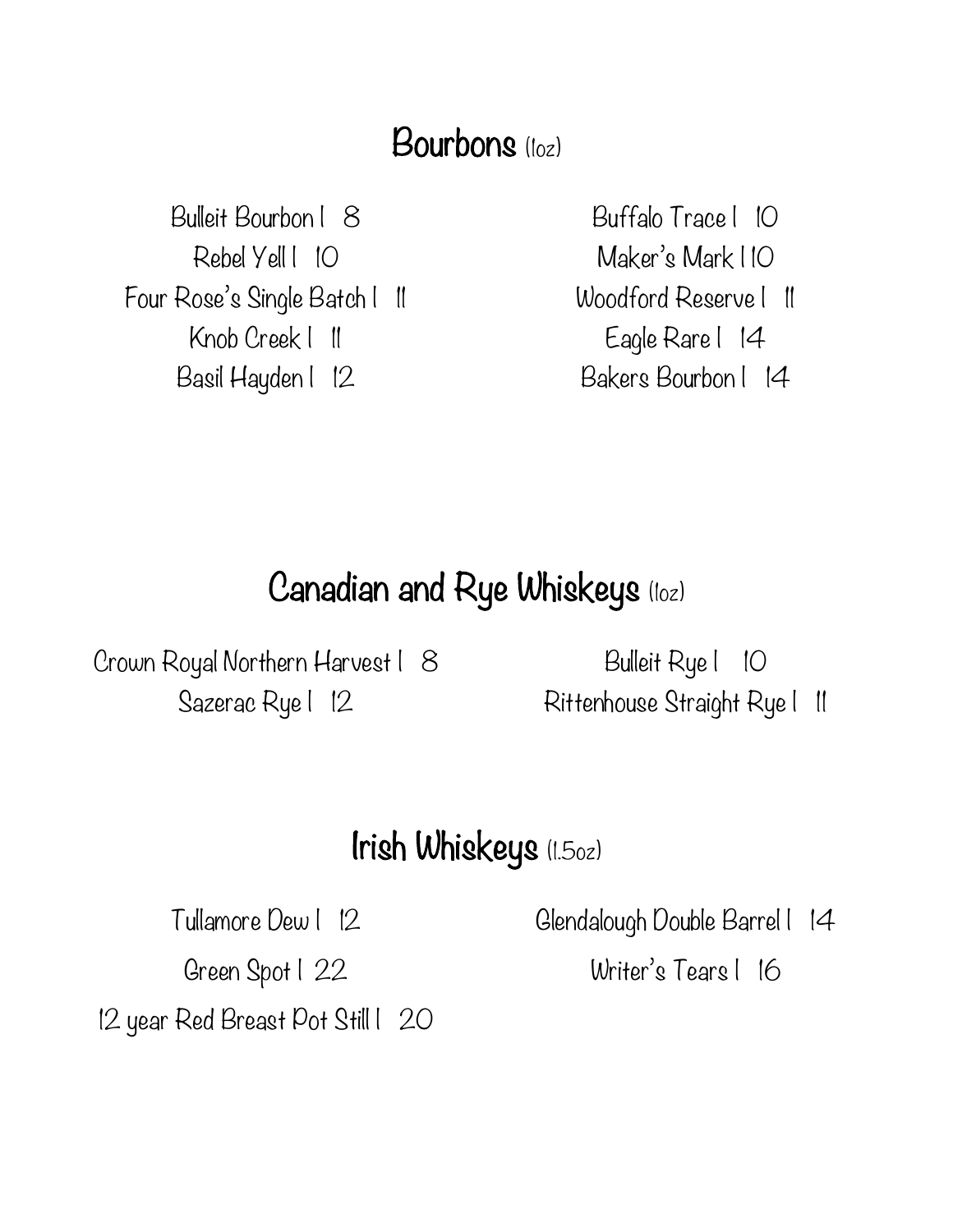### $G$ ins  $(log)$

#### English Gins

Whitley Neill London Dry Gin | 11 Tanqueray Dry Gin | 8 Whitley Neill Rhubarb & Ginger | 11 Tanqueray No. Ten Gin | 11 Broker's Premium London Dry Gin | 10 Gin No.3 London Dry Gin | 11

Bloom | 10 Plymouth English Gin | 10 Bombay Sapphire London Dry Gin | 10

#### World Gins

Citadelle | 10

Georgian Bay | 10 Gin Mare | 11 Hendrick's Gin I II Dillon's Unfiltered 221 10 The Botanist Islay Dry Gin 14 Ungava | 10 Drumshanbo Gunpowder Irish Gin | 14

## Vodka (1oz)

Ketel One | 8 Grey Goose | 12 Tito's Handmade | 11 Belvedere | 12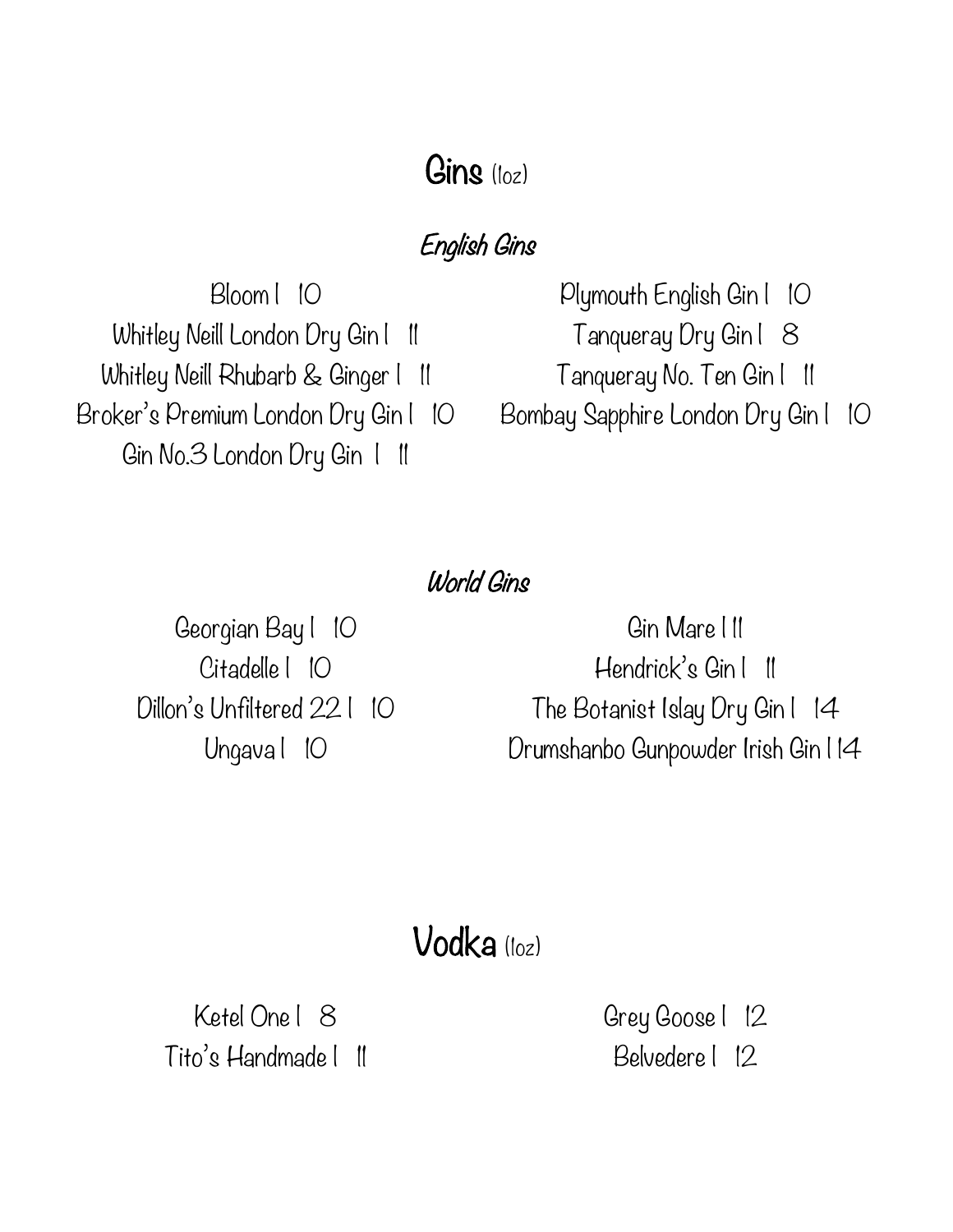#### Rum (1oz)

Captain Morgan White | 8 12 year El Dorado | 12 Dead Man's Fingers Spiced Rum | 9 15 year El Dorado | 14 Mount Gay Eclipse | 11 21 year El Dorado | 19 Goslings Dark Seal | 11 23 year Ron Zacapa | 18

## Tequila & Mezcal (1oz)

Tromba Blanco | 12 Don Julio | 16

#### Blanco Reposado

Olmeca Altos Plata | 8 Tromba Reposado | 14 Don Julio | 14 Clase Azul | 32

#### Anejo Mezcal

Cazadores Anejo | 9 Sombra Joven Mezcal | 12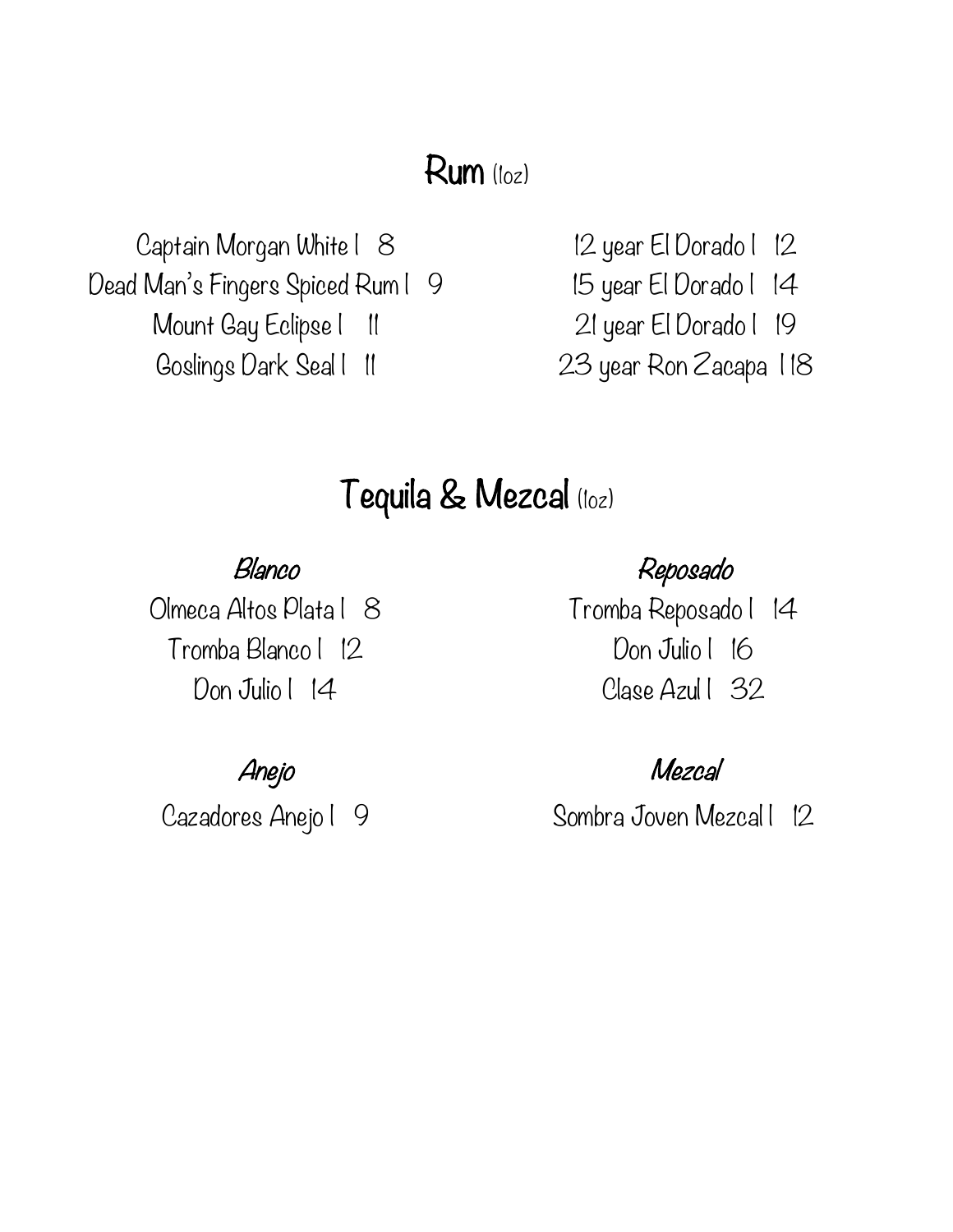# Non-Alcoholic Beverages

\$12

## Spicy Pineapple Fizz

Pineapple Juice, Chai Syrup, Lemon & Soda

## Raspberry Lemon Fizz

Fresh Raspberries, Lemon & Soda

### Strawberry Basil Fizz

Fresh Strawberry & Basil, Lemon & Soda

## Earl Grey Iced Tea

Oxley Steeped Earl Grey Tea, Lemon & Simple Syrup

Seasonal Fresh Juice 5.75

Juice 4

Coke, Diet Coke, Ginger Ale, Sprite, Iced Tea 4

Bottle of Still or Sparkling Water 5.50

Tea 3 | Drip Coffee 2.50

Espresso 3.50 | Double Espresso 4 | Americano 4.50

Latte & Cappuccino 5